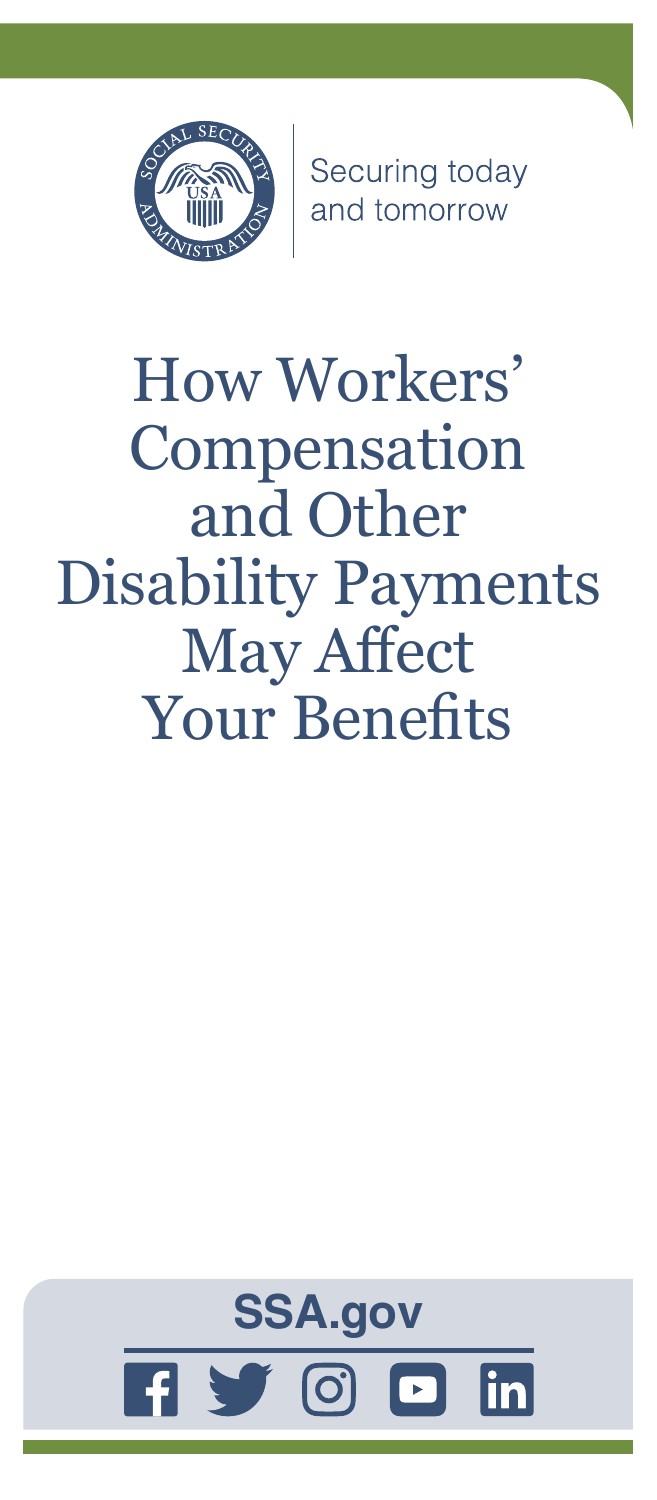Disability payments from private sources, such as private pensions or insurance benefits, don't affect your Social Security Disability Insurance (SSDI) benefits.

**Workers' compensation and other public disability benefits, however, may reduce your SSDI benefits**. Workers' compensation payments are made to a worker because of a job-related injury or illness. They may be paid by federal or state workers' compensation agencies, employers, or by insurance companies on behalf of employers.

Other public disability payments may affect your Social Security benefits. These payments are made by a federal, state, or local government and are for disabling medical conditions that are not job-related. Examples are civil service disability benefits, state temporary disability benefits, and state or local government retirement benefits that are based on disability.

**If you receive workers' compensation or other public disability benefits, AND SSDI benefits, the total amount of these benefits cannot exceed 80% of your average current earnings before you became disabled.**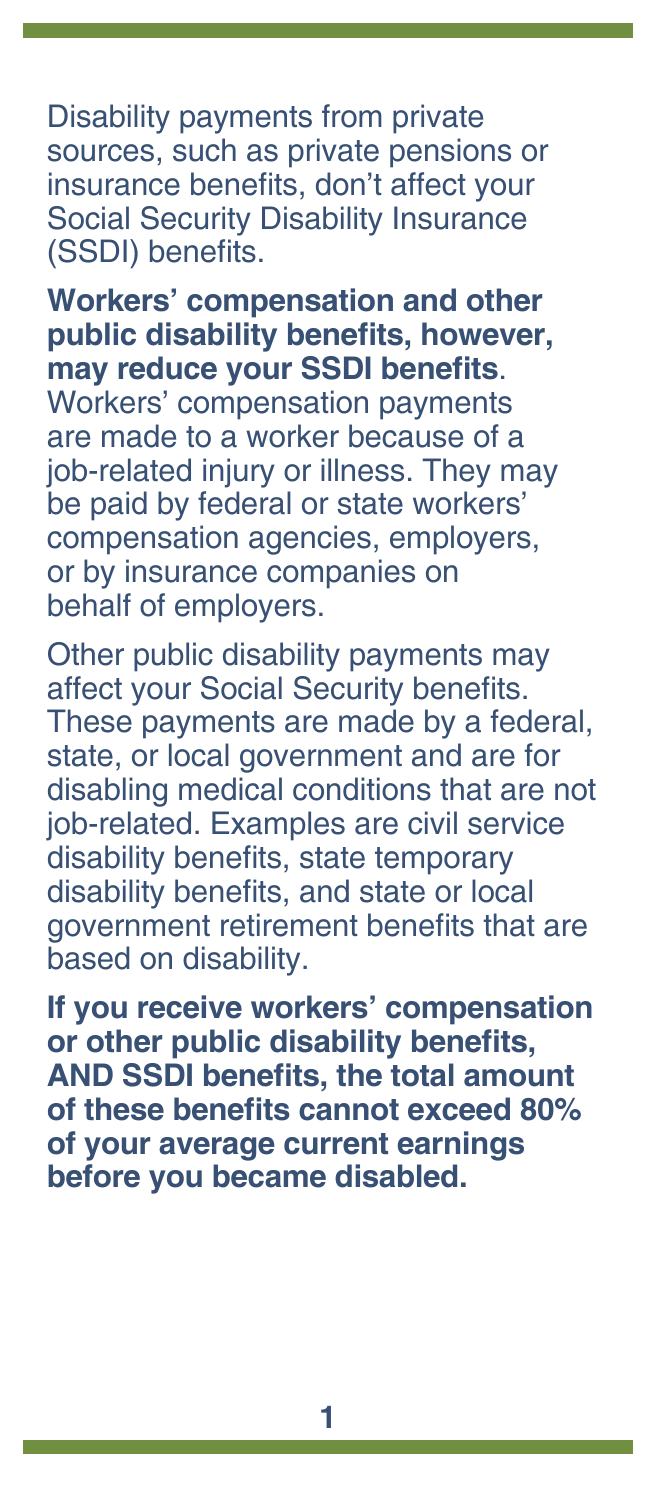#### Some public benefits don't affect your SSDI benefits

If you receive SSDI benefits, and one of the following types of public benefits, your SSDI benefit will **not** be reduced:

- Veterans Administration benefits.
- State and local government benefits, if Social Security taxes were deducted from your earnings.
- Supplemental Security Income (SSI).

## Figuring the reduction

Your monthly SSDI benefits, including benefits payable to your family members, are added together with your workers' compensation or other public disability payment.

If the total amount of these benefits exceeds 80% of your **average current earnings**, the excess amount is deducted from your Social Security benefit.

**Example**: Before you became disabled, your average earnings were \$4,000 a month. You, your spouse, and your two children would be eligible to receive a total of \$2,200 a month in Social Security disability benefits. You also receive \$2,000 a month from workers' compensation. Because the total amount of benefits you would receive (\$4,200) is more than 80% (\$3,200) of your average current earnings (\$4,000), your family's Social Security benefits will be reduced by \$1,000 (\$4,200 - \$3,200).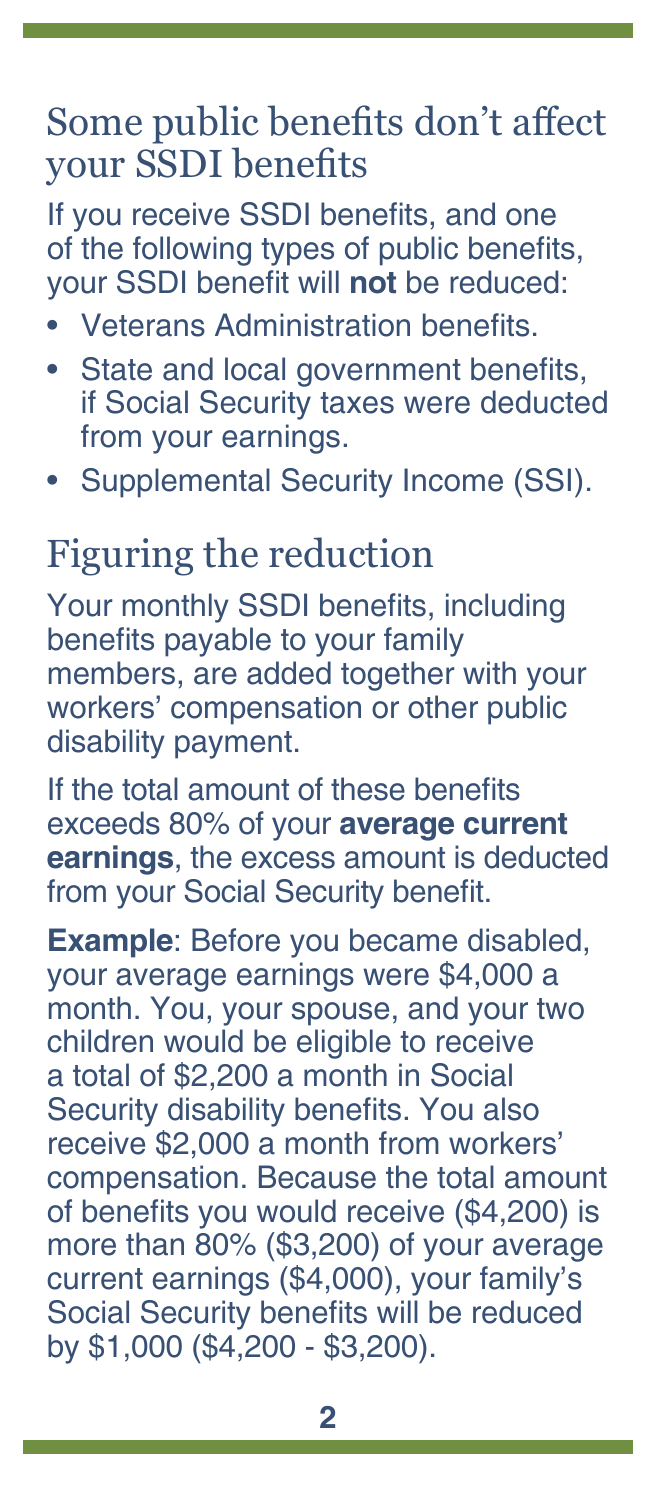Your Social Security benefit will be reduced until the month you reach your full retirement age, or the month your other benefits stop, whichever comes first.

#### How we determine your average current earnings

We use different formulas to calculate your average current earnings. Which formula we use depends on your specific circumstances. Contact us for information about how your average current earnings were calculated.

#### Be sure to report changes

If there is a change in the amount of your other disability payment, or if those benefits stop, let us know.

Tell us if the amount of your workers' compensation or other public disability payment increases or decreases. Any change in the amount of these benefits is likely to affect the amount of your Social Security benefits.

#### If you get a lump-sum disability payment

If you get a lump-sum workers' compensation or other disability payment in addition to, or instead of a monthly benefit, the amount of the Social Security benefits you and your family

**3** *(over)*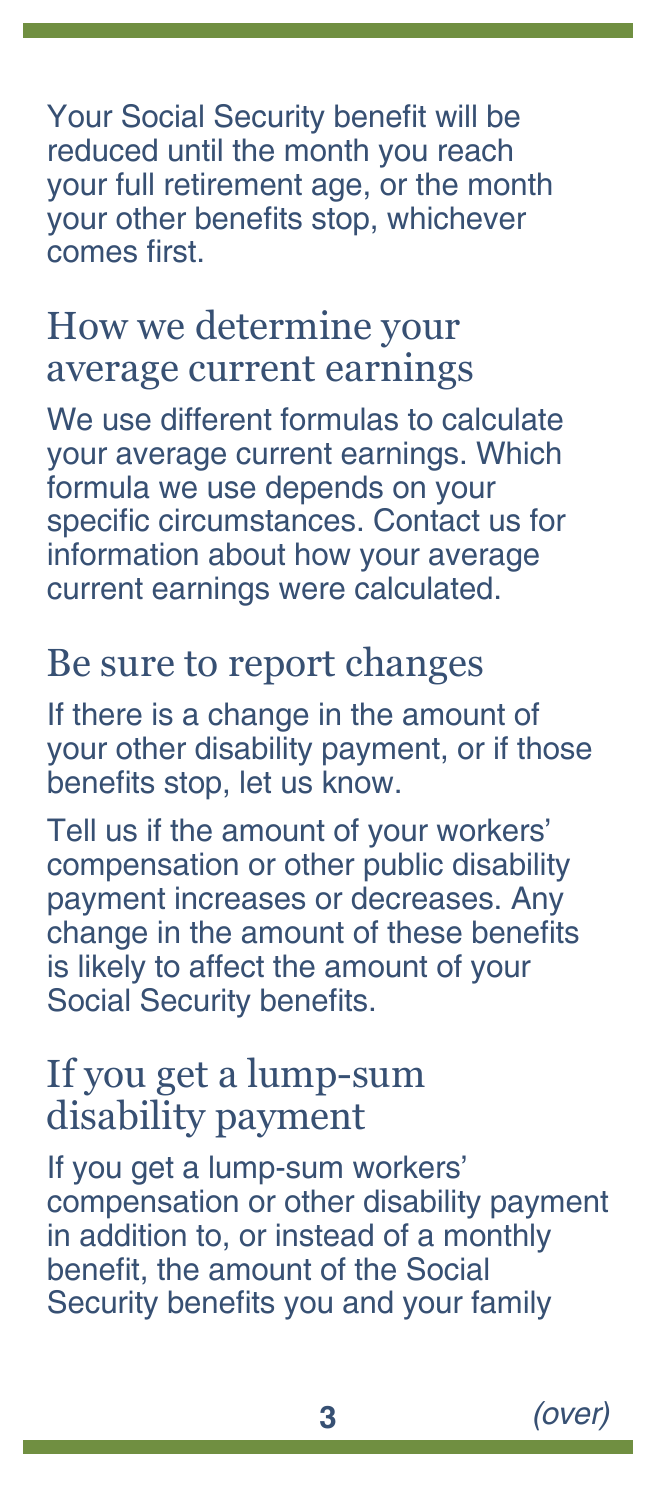receive may be affected. Let us know right away if you receive a lump-sum disability payment.

### Contacting Social Security

The most convenient way to do business with us is to visit *[www.ssa.gov](https://www.ssa.gov)* to get information and use our online services. There are several things you can do online: apply for benefits; get useful information; find [publications](https://www.ssa.gov/pubs/); and get answers to [frequently asked questions.](https://faq.ssa.gov/)

Or, you can call us toll-free at **1-800-772-1213** or at **1-800-325-0778** (TTY) if you're deaf or hard of hearing. We can answer your call from 8 a.m. to 7 p.m., weekdays. You can also use our automated services via telephone, 24 hours a day, so you do not need to speak with a representative. We look forward to serving you.